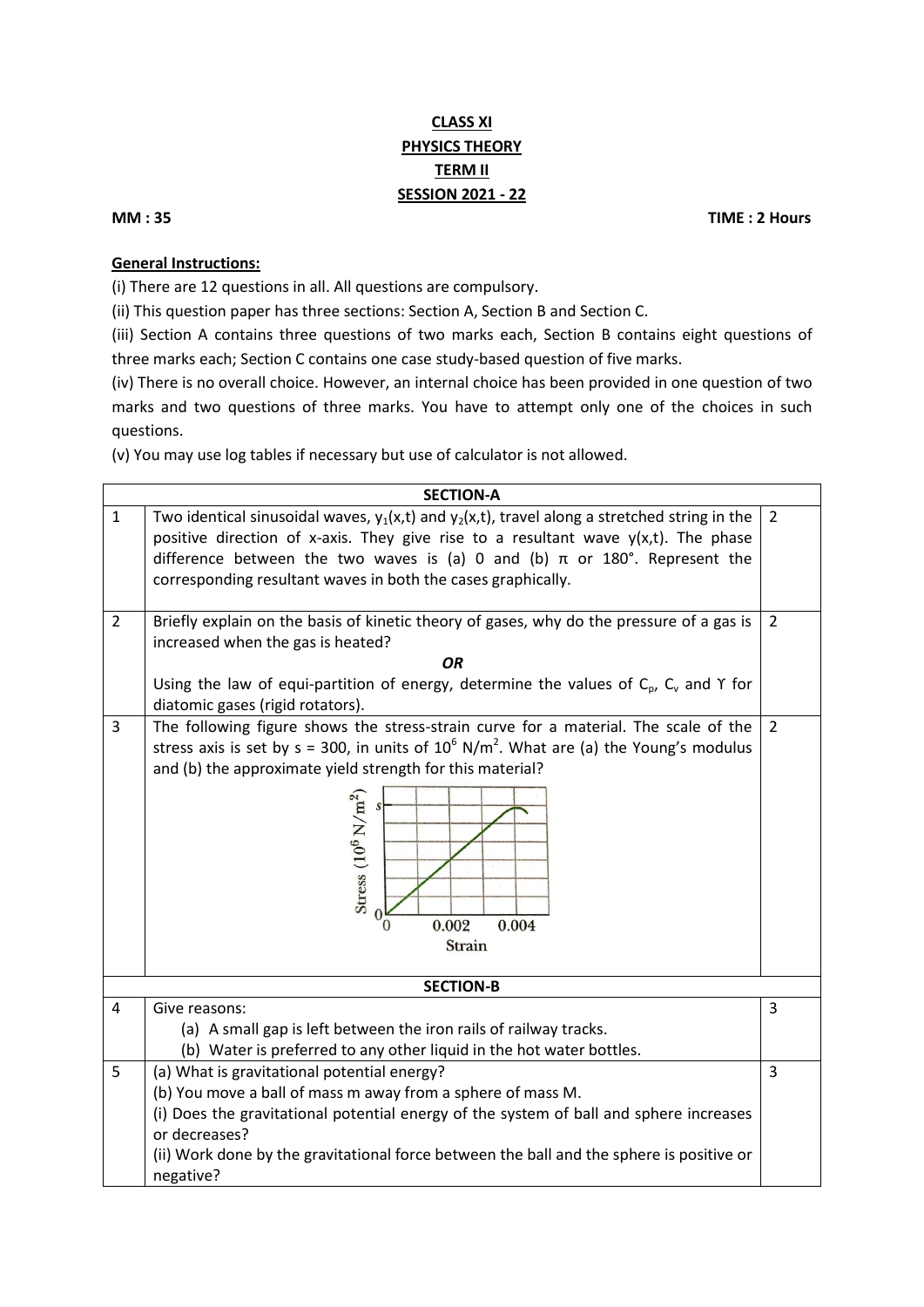| (a) In what manner, does the escape velocity of a particle depend upon its mass?<br>(b) Jupiter has a mass 318 times that of the earth and its radius is 11.2 times the<br>earth's radius. Estimate the escape velocity of a body from Jupiter's surface, given   |                                                                                                                                                                                                                                                                                                                                                                                                                                                                                                                                                                                                                                                                                                                                                                                                             |  |  |  |
|-------------------------------------------------------------------------------------------------------------------------------------------------------------------------------------------------------------------------------------------------------------------|-------------------------------------------------------------------------------------------------------------------------------------------------------------------------------------------------------------------------------------------------------------------------------------------------------------------------------------------------------------------------------------------------------------------------------------------------------------------------------------------------------------------------------------------------------------------------------------------------------------------------------------------------------------------------------------------------------------------------------------------------------------------------------------------------------------|--|--|--|
| 3                                                                                                                                                                                                                                                                 |                                                                                                                                                                                                                                                                                                                                                                                                                                                                                                                                                                                                                                                                                                                                                                                                             |  |  |  |
|                                                                                                                                                                                                                                                                   |                                                                                                                                                                                                                                                                                                                                                                                                                                                                                                                                                                                                                                                                                                                                                                                                             |  |  |  |
|                                                                                                                                                                                                                                                                   |                                                                                                                                                                                                                                                                                                                                                                                                                                                                                                                                                                                                                                                                                                                                                                                                             |  |  |  |
| a) The figure here shows four paths on a P-V diagram along which a gas can be<br>8<br>taken from state i to state f. Rank the paths (greatest first) according to the<br>change $\Delta U_{int}$ in the internal energy of the gas.                               |                                                                                                                                                                                                                                                                                                                                                                                                                                                                                                                                                                                                                                                                                                                                                                                                             |  |  |  |
| ٠V                                                                                                                                                                                                                                                                |                                                                                                                                                                                                                                                                                                                                                                                                                                                                                                                                                                                                                                                                                                                                                                                                             |  |  |  |
| b)<br>temperature T of 310 K from an initial volume $V_1$ of 12 L to a final volume $V_f$ of<br>19 L. How much work is done by the gas during the expansion? (Take value<br>$ln(1.58) = 0.45$                                                                     |                                                                                                                                                                                                                                                                                                                                                                                                                                                                                                                                                                                                                                                                                                                                                                                                             |  |  |  |
| <b>OR</b>                                                                                                                                                                                                                                                         |                                                                                                                                                                                                                                                                                                                                                                                                                                                                                                                                                                                                                                                                                                                                                                                                             |  |  |  |
| Two cylinders A and B of equal capacity are connected to each other via a stopcock. A<br>contains a gas at standard temperature and pressure. B is completely evacuated. The<br>entire system is thermally insulated. The stopcock is suddenly opened. Answer the |                                                                                                                                                                                                                                                                                                                                                                                                                                                                                                                                                                                                                                                                                                                                                                                                             |  |  |  |
| (a) What is the final pressure of the gas in A and B?                                                                                                                                                                                                             |                                                                                                                                                                                                                                                                                                                                                                                                                                                                                                                                                                                                                                                                                                                                                                                                             |  |  |  |
| (b) What is the change in internal energy of the gas?                                                                                                                                                                                                             |                                                                                                                                                                                                                                                                                                                                                                                                                                                                                                                                                                                                                                                                                                                                                                                                             |  |  |  |
| (c) What is the change in the temperature of the gas?                                                                                                                                                                                                             |                                                                                                                                                                                                                                                                                                                                                                                                                                                                                                                                                                                                                                                                                                                                                                                                             |  |  |  |
| (d) Do the intermediate states of the system (before settling to the final equilibrium                                                                                                                                                                            |                                                                                                                                                                                                                                                                                                                                                                                                                                                                                                                                                                                                                                                                                                                                                                                                             |  |  |  |
| state) lie of its P-V-T Surface?<br>3                                                                                                                                                                                                                             |                                                                                                                                                                                                                                                                                                                                                                                                                                                                                                                                                                                                                                                                                                                                                                                                             |  |  |  |
| (b) Calculate the moment of inertia of the earth about its diameter, taking it to be a                                                                                                                                                                            |                                                                                                                                                                                                                                                                                                                                                                                                                                                                                                                                                                                                                                                                                                                                                                                                             |  |  |  |
| Calculate the heat required to convert 3kg of ice at -12°C kept in a calorimeter to<br>10<br>steam at 100°C at atmospheric pressure.<br>Given:                                                                                                                    |                                                                                                                                                                                                                                                                                                                                                                                                                                                                                                                                                                                                                                                                                                                                                                                                             |  |  |  |
|                                                                                                                                                                                                                                                                   |                                                                                                                                                                                                                                                                                                                                                                                                                                                                                                                                                                                                                                                                                                                                                                                                             |  |  |  |
|                                                                                                                                                                                                                                                                   |                                                                                                                                                                                                                                                                                                                                                                                                                                                                                                                                                                                                                                                                                                                                                                                                             |  |  |  |
| Latent heat of steam = $2.256 \times 10^6$ Jkg <sup>-1</sup>                                                                                                                                                                                                      |                                                                                                                                                                                                                                                                                                                                                                                                                                                                                                                                                                                                                                                                                                                                                                                                             |  |  |  |
|                                                                                                                                                                                                                                                                   | 3                                                                                                                                                                                                                                                                                                                                                                                                                                                                                                                                                                                                                                                                                                                                                                                                           |  |  |  |
| 11<br>(b) Three physical pendulums, of masses, $m_o$ , $2m_o$ and $3m_o$ have the same shape and<br>size and are suspended at the same point. Rank the masses according to the periods<br>of the pendulums, greatest first.                                       |                                                                                                                                                                                                                                                                                                                                                                                                                                                                                                                                                                                                                                                                                                                                                                                                             |  |  |  |
|                                                                                                                                                                                                                                                                   | that the escape velocity from the earth's surface is 11.2 km/s.<br>(a) Deduce the relation between torque ad angular momentum.<br>(b) Find the torque of a force $7\hat{i} - 3\hat{j} - 5\hat{k}$ about the origin which acts on a particle<br>whose position vector is $\hat{i} + \hat{j} - \hat{k}$ .<br>One mole of oxygen (assume it to be an ideal gas) expands at a constant<br>following:<br>(a) State the theorem of perpendicular axis.<br>sphere of mass 10 <sup>25</sup> kg and diameter 12800 km.<br>Specific heat capacity of ice = 2100 Jkg $^{-1}$ K $^{-1}$<br>Specific heat capacity of water = 4186 Jkg $^{-1}$ K <sup>-1</sup><br>Latent heat of fusion of ice = $3.35 \times 10^5$ Jkg <sup>-1</sup><br>(a) What is an ideal simple pendulum? Derive an expression for its time period. |  |  |  |